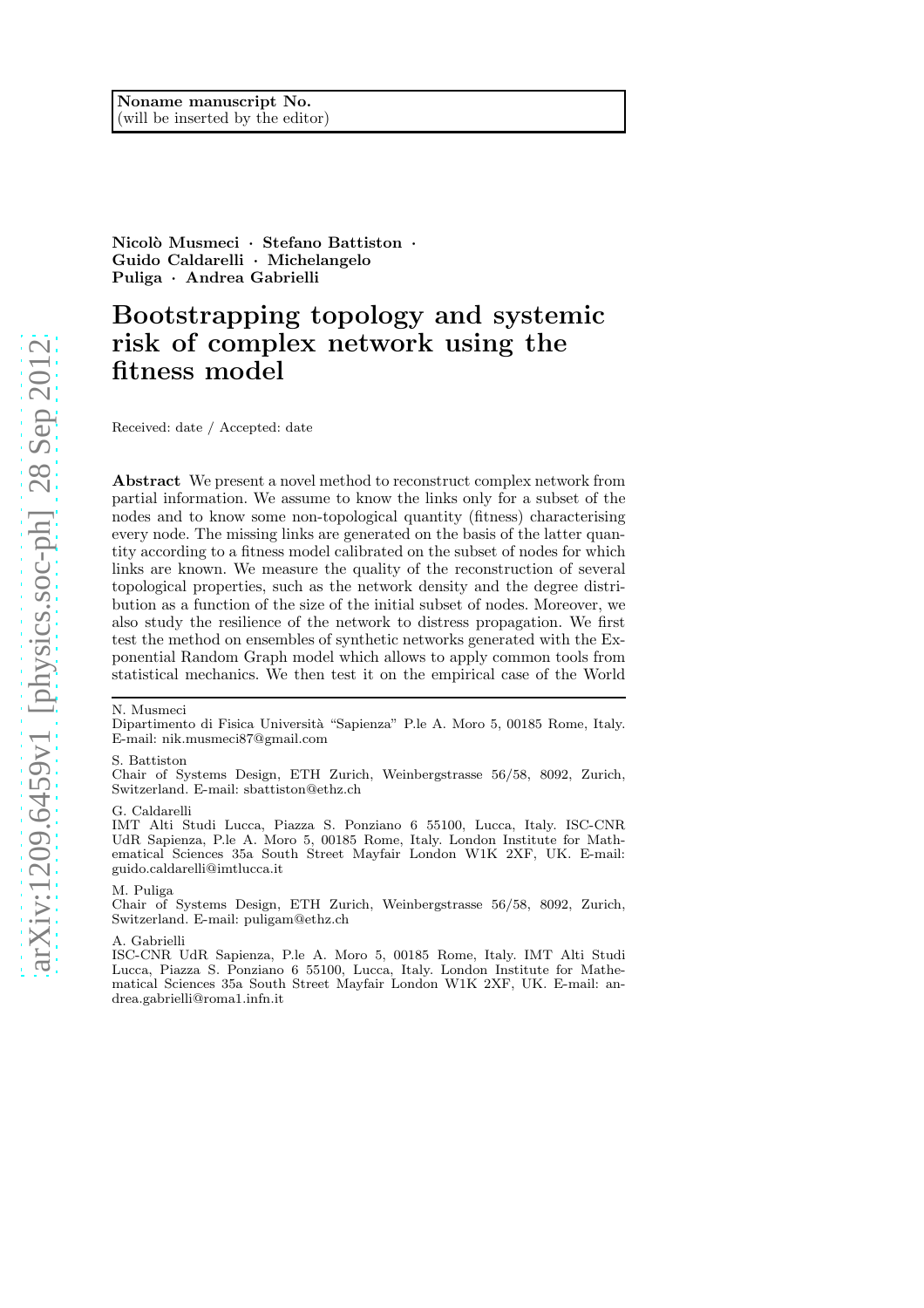Trade Web. In both cases, we find that a subset of 10  $\%$  of nodes is enough to reconstruct the main features of the network along with its resilience with an error of 5%.

Keywords Complex Networks · Financial Systems

PACS 89.75.Da · 02.50.Le · 89.65.Ef

## <span id="page-1-0"></span>1 Introduction

The reconstruction of the system from partial information is one of the outstanding and unresolved problems in the field of statistical physics of networks [\[4,](#page-16-0) [15\]](#page-16-1). Indeed, there are several real-world economic and financial contexts where knowledge of the entire network structure would be crucial to assess the resilience of the system to both exogenous and endogenous shocks while, at the same time, only limited information on that structure is available. An example is the case of financial networks where nodes represent financial institutions and links represent financial ties of various types such as loans or derivative contracts. These ties result in many cases in dependencies among institutions and constitute the ground for the propagation of financial distress across the network. The resilience of the whole system to the default or the distress of one or more institutions depends on the topological structure of the network [\[1,](#page-16-2) [2\]](#page-16-3). Unfortunately, due to confidentiality issues banks do not disclose their mutual exposures.

Typically the analysis of systemic risk is done by reconstructing the network using the so-called Maximum Entropy (ME) algorithm. This method assumes that the network is fully connected (for this reason this class of approaches is called "dense reconstruction methods"). The weights of the links are then obtained via a "maximum homogeneity" principle. This means that each node is assumed to bear a similar level of dependence from all other nodes. The second step consists in finding a matrix that, while satisfying certain constraints (imposed in this case by the budget of the individual banks), minimizes the distance from the uniform matrix in which each entry has the same value. Such a matrix is found using the Kullback-Leibler divergence as the objective function to minimize [\[6,](#page-16-4) [14\]](#page-16-5). The hypothesis that the network is fully connected is a strong limitation of the ME algorithm, since empirical networks are characterized by heterogeneous degree. Moreover, [\[15\]](#page-16-1) has shown how the "dense reconstruction" leads to an underestimation of the systemic risk. They also provide a new algorithm that allows to minimize Kullback-Leibler divergence obtaining a matrix with an arbitrary level of heterogeneity under a maximum value depending on constraints. Their algorithm provides a "sparse reconstruction" that is more reliable than the dense one. Nevertheless it leaves open the question of what value of heterogeneity would be appropriate to choose, since the density of connections must be specified ex-ante and it is not recovered by the algorithm.

In this paper we introduce a new general method, the Bootstrapping Method (BM), to reconstruct the topology of the whole network starting from the knowledge of a subset of nodes. This method overcomes some of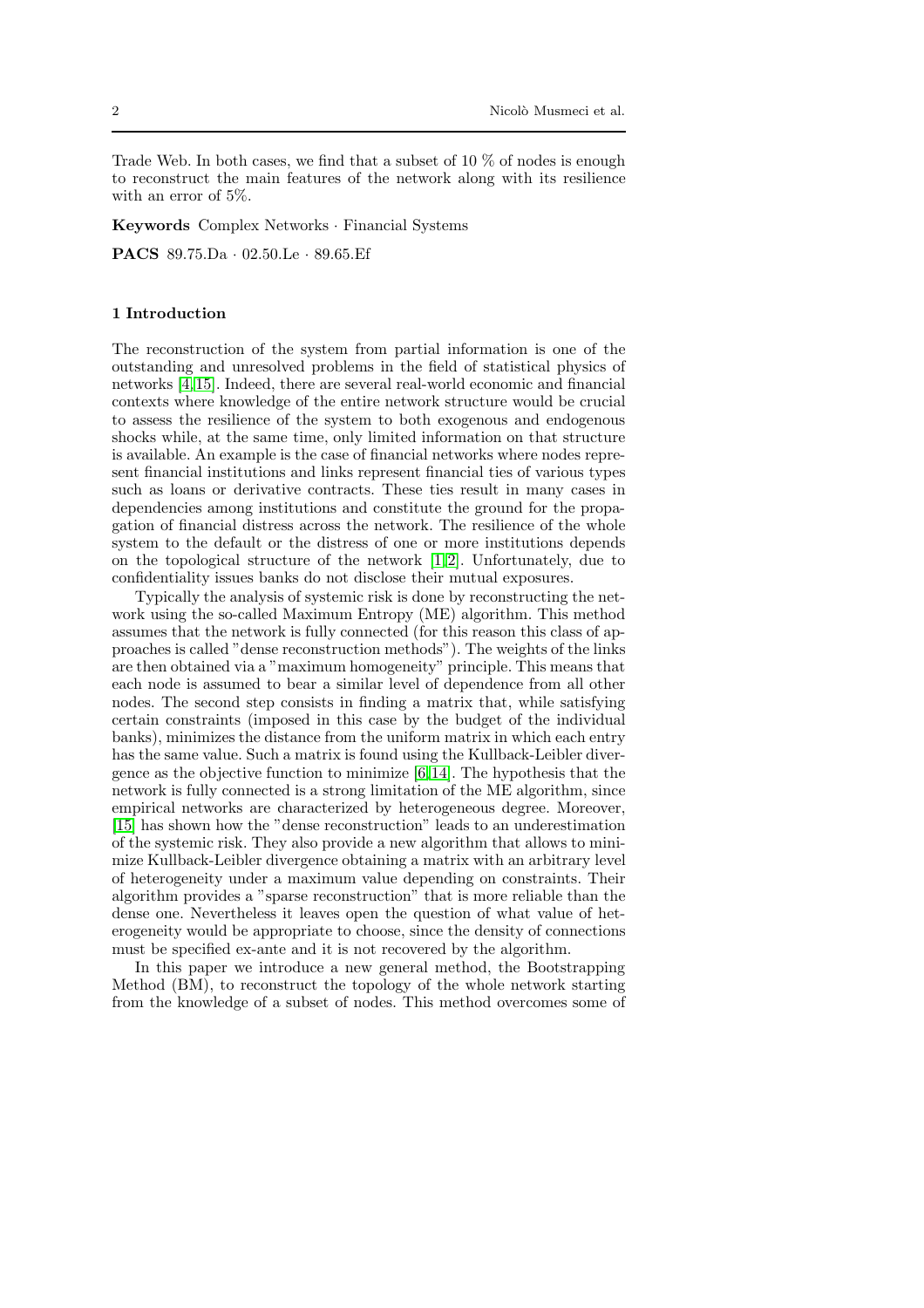the limitations described above. To validate the method we use both synthetic networks as well as an example of real economic systems. In both cases we compare the reconstruction with the known total structure. This is the so-called World Trade Web (WTW), i.e. the network of countries where links represent the financial flows corresponding to the trade volumes among them. In our method, the allocation of the links among nodes is carried out using the fitness model[\[3,](#page-16-6) [11\]](#page-16-7). Differently from other network generation models, the fitness model generates a network structure starting from a non-topological variables (fitness) associated to the nodes. This approach has been used in the past to reproduce the topological properties of several empirical economical networks, including the network of equity investments in the stock market [\[10\]](#page-16-8), the interbank market [\[5\]](#page-16-9), the currency market [\[9\]](#page-16-10), and the WTW [\[12\]](#page-16-11). We investigate how well it is possible to recover both the topological properties of the network and its resilience to distress propagation, as we vary the size of the subset of nodes for which information is available. Among the topological properties, we focus on those that play an important role in contagion processes and in the propagation of distress, i.e., the network density [\[1\]](#page-16-2), the degree distribution [\[17\]](#page-16-12), the k-core structure[\[13\]](#page-16-13).

We find that having information on a relatively small fraction of nodes is sufficient to recover with good approximation the above properties. For instance, with only about 7% of the nodes (10 out of 185) we have a relative error of about: 7% on the density, 10% on the average degree of the main core, 7% on the size of the main core. For the resilience, we focus on a recently introduced notion, debtrank [\[2\]](#page-16-3), which measures the systemic impact of the initial distress of a subset of nodes, whenever the links in the network represent the dependencies among nodes. Similarly to the above results, we find that with about 7% of the nodes the resilience is recovered with a relative error within 10%.

At a first thought, it can be surprising that a small fraction of nodes enables to reconstruct so well global emerging properties of the network. However, one should bear in mind that in the method, while the links are known only for a subset of nodes, the fitness is always known for all the nodes. Thus, the method would probably require much higher fraction of nodes in order to reconstruct networks with special topologies such as strong community structure or networks where the fitness is not a strong factor in driving the connectivity. The investigation of these effects is left for future research. Overall, our method can be applied in principle to any network representing a set of dependencies among components in a complex system and it is thus of general interest in the field of complex networks and statistical physics.

#### 2 Exponential random graph and fitness model

In this paper we propose a Bootstrap Method (BM) to build the network using a fitness model. The method is described in Section [3.](#page-4-0) Here we briefly describe the ERGMs and the associated fitness model. In order to generate ensembles of complex networks both dynamic and static approaches can be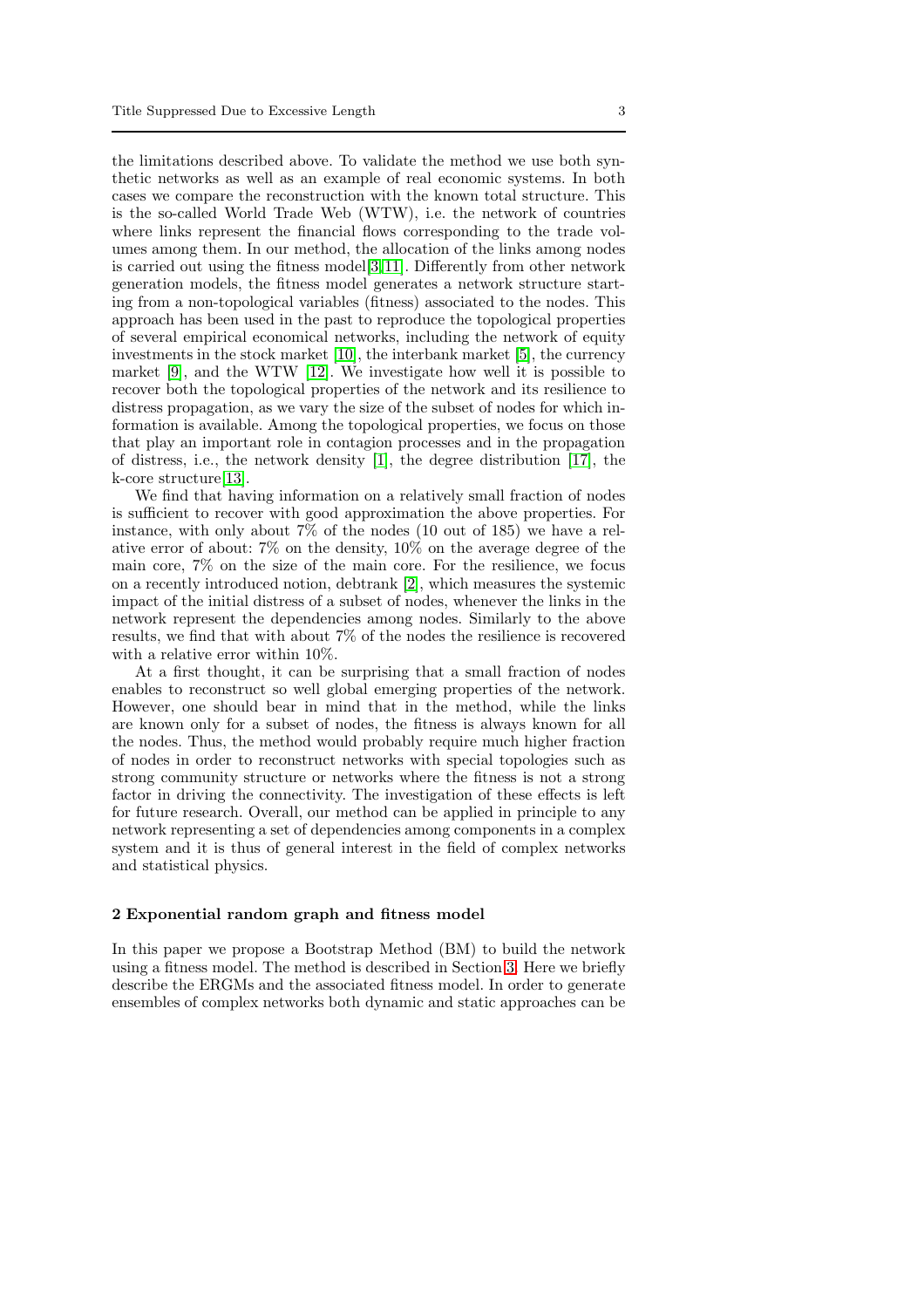utilized. In the dynamic case, nodes and/or links are added step by step using for instance a "preferential attachment" algorithm. In the static case, instead, the number of nodes is fixed the links are assigned at once according to some statistical or deterministic criterion. Exponential random graph models (ERGM) are one of the most studied class of network models[\[16,](#page-16-14)[7\]](#page-16-15). They can be described using the powerful mathematical formalism of the equilibrium statistical mechanics [\[16\]](#page-16-14).

As a specific example, we will consider the so-called *fitness* or *hidden* variables models, where the network topology is determined by an intrinsic property (called *fitness*) associated with each node of the network[\[3\]](#page-16-6). Through this scheme we can define a framework to investigate those networks where the topology is driven, at least in part, by non-topological properties of the nodes. With the fitness model it is possible to study several economical networks, ranging from the WTW (where the fitness of the model are the GDP of the various countries) [\[12\]](#page-16-11), to the financial networks (where fitness are, for instance, the market capitalization of each institution) [\[10,](#page-16-8) [5\]](#page-16-9).

Given a set of network properties,  $\{C_a\}$  the Exponential Random Graph Model (ERGM) is defined as the ensemble  $\Omega$  of maximally random networks with  ${C_a}$  constrained to some statistical properties. More specifically, let us suppose that the ensemble averages of  $\{C_a\}$  are fixed:

$$
\langle C_a \rangle_{\Omega} \equiv \sum_G P(G) C_a(G) = C_a^* \qquad \forall a \tag{1}
$$

It has been shown that  $\Omega$  can be defined through a set of control parameters  $\{\theta_a\}$ , the values of which depend on a set of constraining values  $\{C_a^*\}$  [\[16,](#page-16-14) 7. Furthermore the probability  $P(G)$  of a network G to occur in  $\overline{\Omega}$  is given by  $P(G) = e^{-H(G)} / Z$ , where we introduced the graph Hamiltonian  $H(G) \equiv \sum_a \theta_a C_a(G)$ , and the partition function  $Z \equiv \sum_G \exp(-H(G)).$  $\{\theta_a\}$  is the set of Lagrange multipliers associated to the constraints  $\{C_a^*\}$ . The fitness model can be seen as a specific case where the set of properties  ${C_a}$  is the degree sequence  ${k_i}_{i=1,...N}$  of the nodes of the network. In this case  $H = \sum_i \theta_i k_i$ , the partition function is exactly computable and each node can be identified by its control parameter (or Lagrange multiplier)  $\theta_i$ . Fixing the values of  $\{\theta_i\}$  is equivalent to fix the mean values of  $\{k_i\}$ . In order to further clarify the role of  $\{\theta_i\}$  in controlling the topology, let us define  $x_i \equiv e^{-\theta_i}$ . It is possible to show that the ensemble is such that for each network in  $\Omega$  two nodes i and j are connected with a probability given by:

<span id="page-3-0"></span>
$$
p_{ij} = \frac{x_i x_j}{1 + x_i x_j}.\tag{2}
$$

Therefore  $x_i$  can be considered as the fitness of the node i and it is related to the ability of i to create links with other nodes.

The average in  $\Omega$  of several topological properties of the network can be expressed in terms of appropriate compositions of the linking probabilities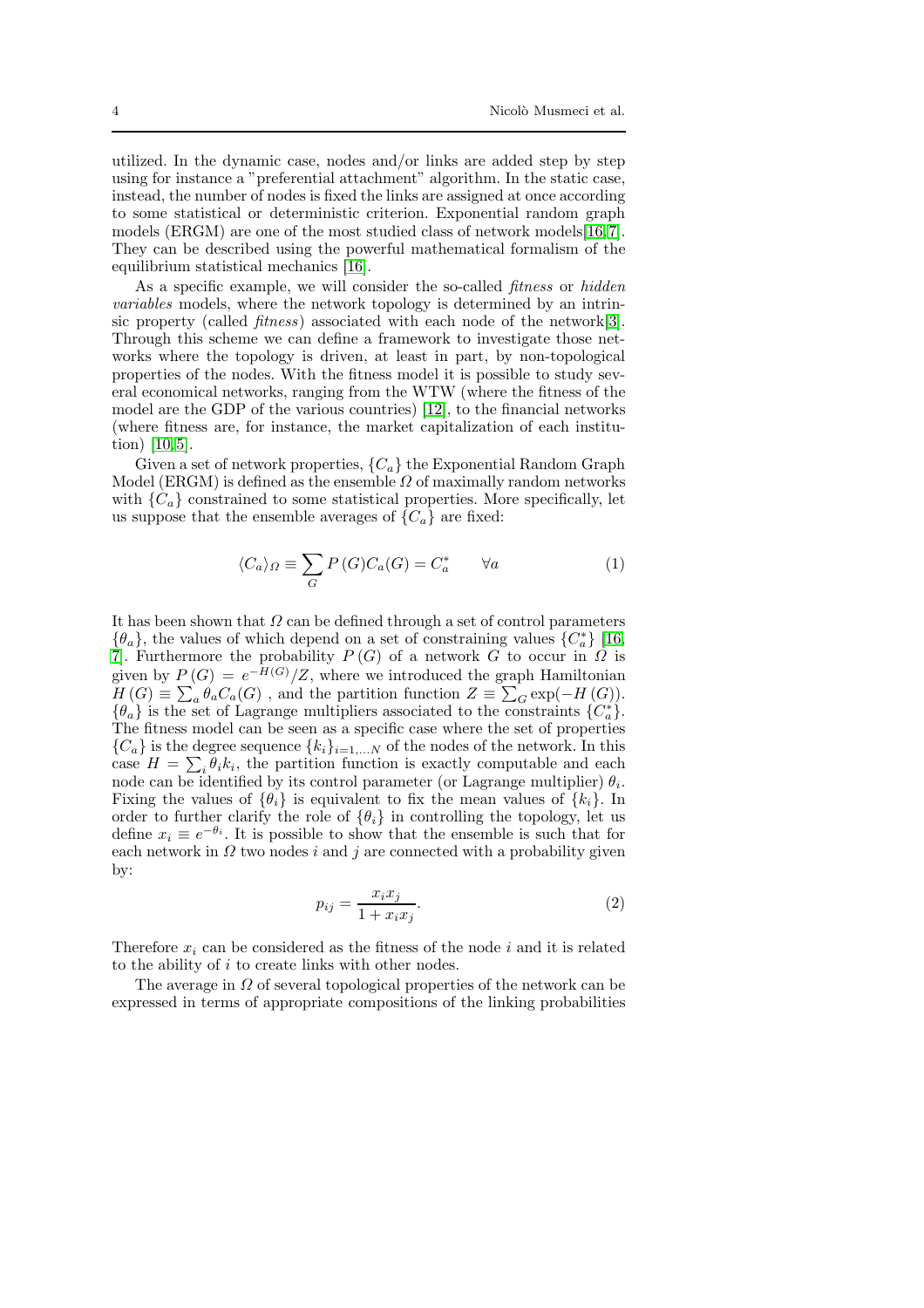$p_{ij}$  for every i and j. For instance, we can write the degree  $k_i$  as

$$
\langle k_i \rangle = \sum_{j \, (\neq i \,)=1}^{N} p_{ij};\tag{3}
$$

the average nearest neighbor degree  $K_i^{nn}$  as

$$
\langle k_i^{nn} \rangle = \frac{\sum_{j \neq i} \sum_{k \neq j} p_{ij} p_{jk}}{\langle k_i \rangle};\tag{4}
$$

and the clustering coefficient  $C_i$  as

$$
\langle C_i \rangle = \frac{\sum_{j \neq i} \sum_{k \neq j, i} p_{ij} p_{jk} p_{ki}}{\langle k_i \rangle \left[ \langle k_i \rangle - 1 \right]}.
$$
 (5)

In the limit of small values of fitnesses (and therefore small connectivity),  $x_i$  is proportional to the *desired degree* of the node i. Indeed, in this limit we can assume  $\langle k_i \rangle \simeq \sum_j x_i x_j \propto x_i$ .

## <span id="page-4-0"></span>3 Bootstrapping Method

The estimation of the linking probability  $p_{ij}$  between node i and node j,  $p_{ij}$  is the initial step in order to develop a network Bootstrapping method. Let us suppose to have incomplete information about the topology of a real network (say  $G_0$ ). In particular, we assume to know the links of only a subset  $I$  of the nodes. Moreover, we assume to know, for all the nodes, a non-topological property, denoted as  $y_i$ , that is correlated to some statistical properties of the degree  $k_i$  of the nodes by a known relation as below clarified. For instance, in the World Trade Web  $y_i$  could be the country GDP, while in financial networks it can be the operating revenue of the firm *i*. We would like to estimate the value  $x(G_0)$  of a topological property  $X(G_0)$  of the network  $G_0$ . We make two hypotheses:

- 1. the network  $G_0$  has been drawn from an ensemble of ERGM, that we call  $\Omega$ . From the statistical mechanics of networks we know that the value  $x(G_0)$  of the property X in  $G_0$ , varies within the range  $\langle x \rangle_{\Omega} \pm \sigma_x^{\Omega}$  where  $\sigma_x^{\Omega}$  is the standard deviation, and  $\langle x \rangle_{\Omega}$  the average of the property X estimated on the whole ensemble  $\Omega$ .
- 2. each known value of the non-topological property  $y_i$  is assumed to be proportional to the fitness, denoted as  $x_i$  (because a generic property of the network can be used as a fitness variable) of the node  $i$  in the ensemble  $\Omega$ , through a universal unknown parameter  $z: \sqrt{z}y_i = x_i$ . Therefore Eq. [\(2\)](#page-3-0) becomes:

<span id="page-4-1"></span>
$$
p_{ij} = \frac{zy_iy_j}{1 + zy_iy_j} \tag{6}
$$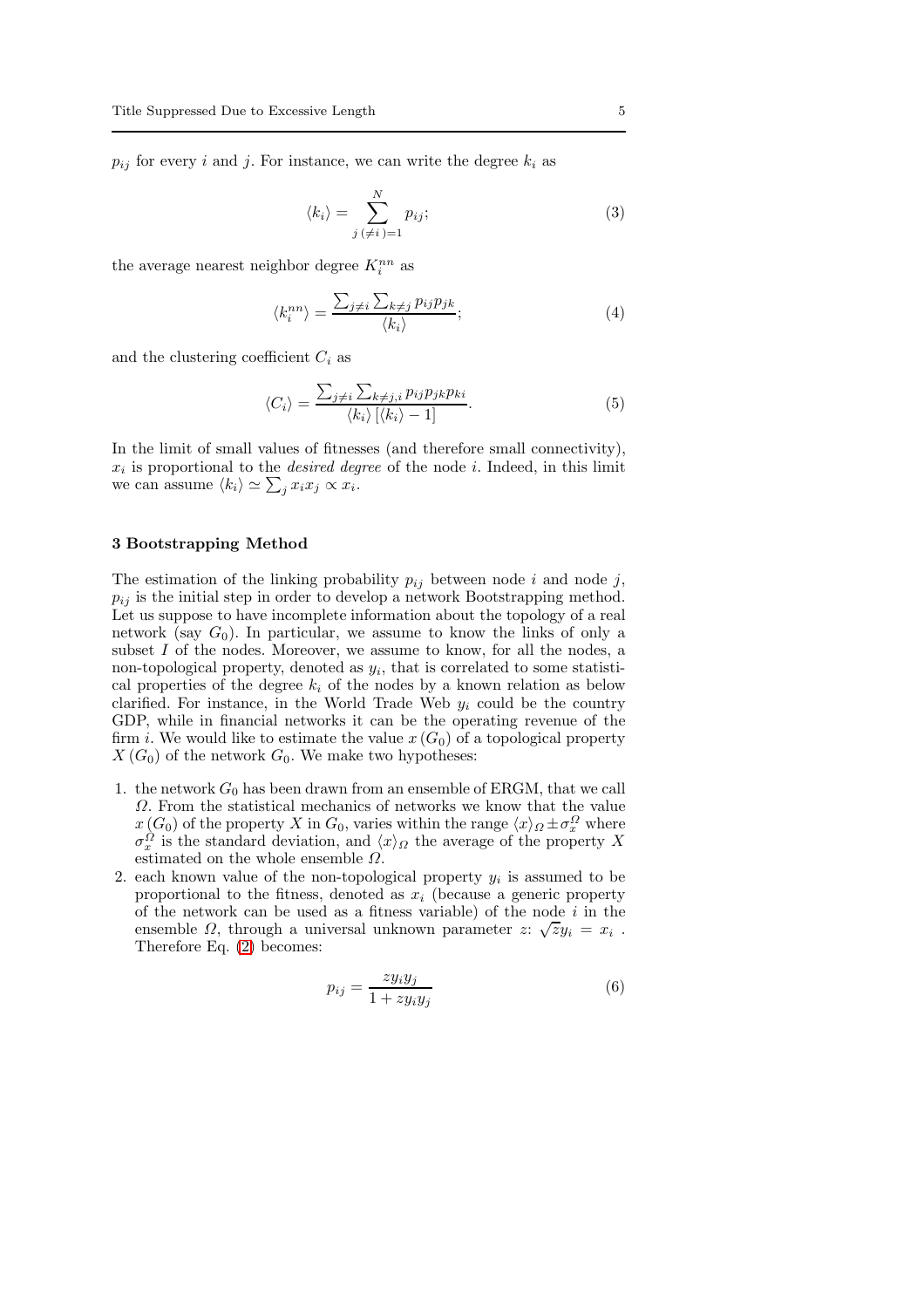With these hypotheses, we map the problem of evaluating  $x(G_0)$  into the one of choosing an ERGM ensemble  $\Omega$  compatible with the constraints given by the fitness. Once  $\Omega$  is determined (it is univocally defined by the set of  $\{x_i\}$ , we can use the average  $\langle X \rangle_{\Omega}$  as a good estimation for  $x(G_0)$ . Within this framework, the question is which ensemble  $\Omega$ , belonging to the class ERGM, is the most probable to extract the real network  $G_0$ , knowing only the partial information  $\{y_i\}$ . Since we know  $\{y_i\}$ , i.e. the rescaled fitness values (a non topological property of the network), the problem becomes to find the most likely value of z. For this reason we use the notation  $\Omega(z)$  for the desired ensemble.

Notice that if we knew not only  $\{y_i\}$  but the entire topology of the network, z could be found by means of a maximum likelihood argument (Ref. [\[12\]](#page-16-11)) comparing the average number of links in the ensemble networks with the total number of links  $L_0$  in  $G_0$ :

<span id="page-5-0"></span>
$$
\langle L \rangle = \frac{1}{2} \sum_{i=1}^{N} \langle k_i \rangle = \frac{1}{2} \sum_{i=1}^{N} \sum_{j \neq i} p_{ij} = L_0
$$
 (7)

where  $p_{ij}$  contains the unknown parameter z through Eq. [\(6\)](#page-4-1). Therefore we can evaluate z as  $L_0$  is known and by definition of  $\sqrt{zy_i} = x_i$  go back to  $x_i$  that is our desired output. Let us call  $z_0$  the estimation calculated in this way, and  $\Omega(z_0)$  the respective ERGM ensemble. But note that we assume to know only the degrees of the nodes in a subset  $I$  and not the entire topology. Let be  $n$  the number of nodes of  $I$ . In this case the relation we have to apply in order to use the maximum likelihood principle in the estimation of z is:

<span id="page-5-1"></span>
$$
\sum_{i \in I} \langle k_i \rangle = \sum_{i \in I} \sum_{j \neq i} p_{ij} = \sum_{i \in I} k_i \tag{8}
$$

where the degrees  $k_i$  are calculated in the original network  $G_0$ . For a subset I of the entire set of nodes of the network the estimation is less precise than the one in Eq. [\(7\)](#page-5-0). However even with just the knowledge of the degree of a single node, the Eq.  $(8)$  estimates z, and finally  $X(G_0)$ .

The network bootstrap of a network  $G_0$  is defined by the above equations using the following procedure. Let us assume to know the non topological property  $y_i$  of all  $N$  nodes of the system and the links of a subset  $I$  of  $n < N$  nodes.

- Given the topological information of the links in the subset  $I$ , we compute the sum of all degrees of these n nodes in  $G_0$ :  $\sum_{i \in I} k_i$ .
- This sum is substituted into the Eq. [8](#page-5-1) to obtain the relative value of  $z$ , denoted as  $z'$ , that is an approximation of the  $z_0$ .
- With the value of  $z'$  and the knowledge of every  $y_i$  we assign all the links in the network according to the linking probability of Eq. [6.](#page-4-1)

We want to estimate the accuracy of the network bootstrap method for both topological and non-topological properties. To this end, we first apply the method to a synthetic network generated using the fitness model (see Section [4\)](#page-6-0). We then apply the method to an empirical case, i.e. the WTW (see Section [5\)](#page-8-0). In the second case, we test also how well we can reconstruct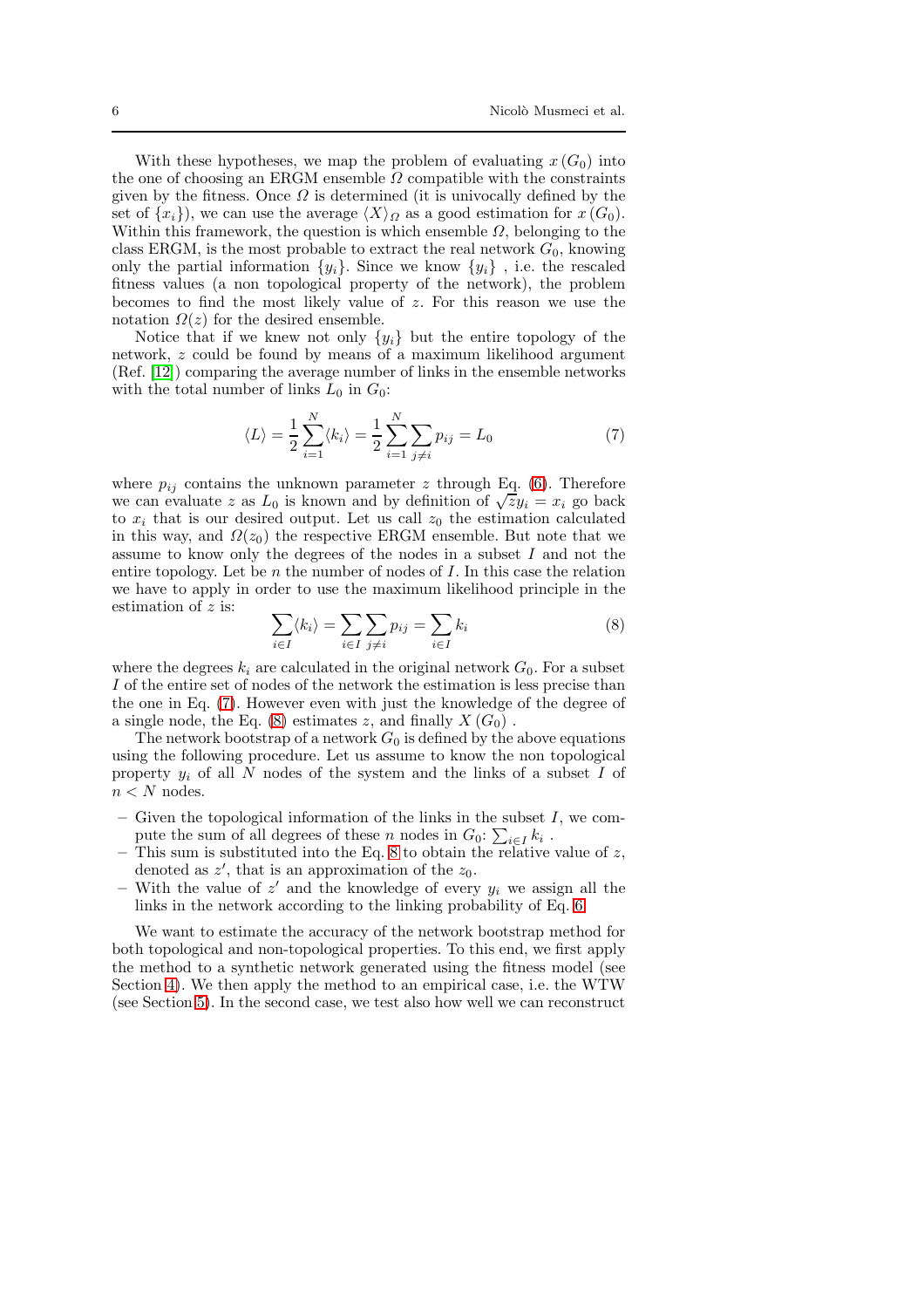a global and non-topological property such as the resilience of the network to distress propagation (see Section [6\)](#page-9-0).

### <span id="page-6-0"></span>4 Test of BM: synthetic networks

Let be  $\{I_{\alpha}\}\,$ , with  $\alpha = 1,...,M$ , an ensemble of subsets of the network  $G_0$  each of them containing n nodes. In order to test how much our BM estimate of the property  $X$  is precise, we will proceed in the following way:

- evaluate z for each subset  $I_{\alpha}$  from Eq. [\(8\)](#page-5-1), let us call it  $z_{\alpha}$
- use the value  $z_{\alpha}$  to estimate, through the relation  $\sqrt{z}y_i = x_i$ , the average property  $\langle X \rangle_\alpha \equiv \langle X \rangle_{\varOmega(z_\alpha) \equiv I}$
- repeat the calculation for all other sets  $I'_\n\alpha$ , accumulate the values of  $\langle X \rangle_{\alpha}$  and compute the average  $\overline{\langle X \rangle}$  of this quantity and its associated root mean square deviation with respect to the real value of  $X(G_0)$ across all the realizations of  $I_{\alpha}$ , for fixed n.

The property X is then estimated by averaging the  $\langle X \rangle$  computed for each subset I. Notice that each value  $\langle X \rangle$  is by itself an estimation of the true, unknown, property X.

In order to study the accuracy of the reconstruction, we study how the root mean square error varies as a function of the size n of the subset of nodes for which information is available. Using the fitness model and all the available information, we generate an ensemble of networks G each one of size  $N$  and we compute several properties like the network density, the size of the main core and the average degree of the main core. These values will be our benchmarks to test how good is the network reconstruction with the BM.

We test the BM by using the following three topological quantities because they have been found to play a role in the distress propagation and contagion processes and therefore are relevant to the resilience of the network to systemic risk (see Section [1\)](#page-1-0):

## 1. density  $D$  ;

- 2. degree of the main core,  $k^{main}$ . In a network, the k-core is defined as the "largest subgraph whose nodes have at least  $k$  connections (within this subgraph, of course)" [\[7\]](#page-16-15). The main core is  $k$ -core with the highest possible degree,  $k^{main}$  ;
- 3. size of the main core,  $S^{main}$ , i.e. its number of nodes.

Each of these measures will play the role of the property  $X$  in the previous notation. In order to use a real-world fitness, we take as reference the WTW (in year 2000) which contains 185 nodes. We thus generate networks of size N=185 and we use as fitness  $y_i$  the GDP from the WTW. For each of these properties we will carried out the procedure described here below.

1. choose a value for the variable  $z_0$  (compatible with the fitness model for WTW, where the fitness is the GDP of a country); we start with  $z_0 = 10^4$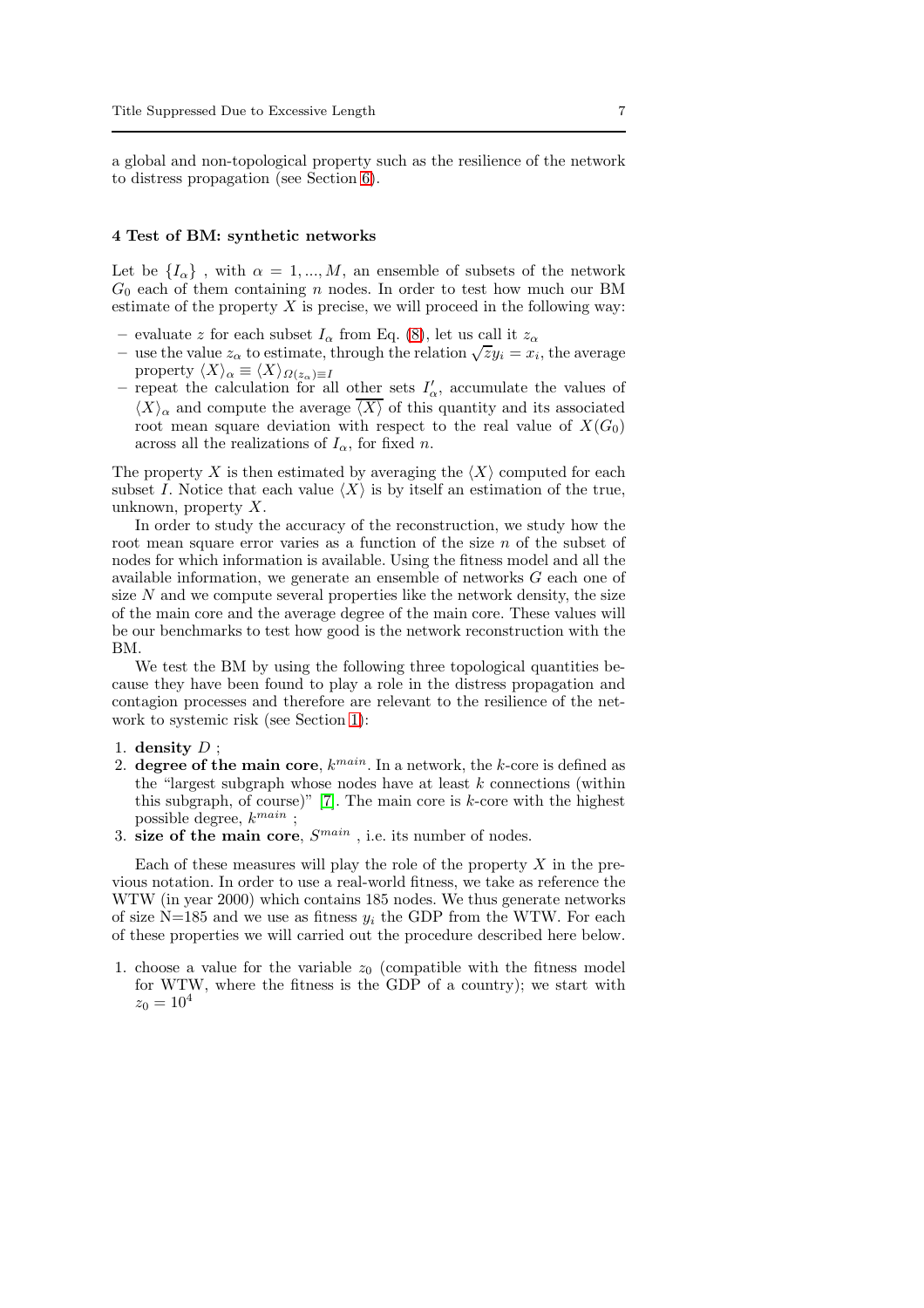- 2. using as fitness the GDP of a country create 50 networks. Let be  $\Omega_N$ this ensemble. Compute on the this set the average link density  $D_e$
- 3. use a 51th network from the  $\Omega_N$  ensemble as reference network, call it  $G_0$ , this will be the network to reconstruct
- 4. starting from network with a single node  $n = 1$  with known degree k and GDP  $y_i$  use this information to compute an estimation of z, say z'
- 5. from the new value of  $z'$  create a new ensemble of 50 networks (say  $I_{\alpha}$ because is referring to one particular set of random chosen nodes)
- 6. choose another set of  $n$  nodes, generate 50 networks from this set, repeat this operation 100 times each time with a different set  $I_{\alpha}$  of n nodes
- 7. in each of the 100 ensembles of 50 networks,  $I_{\alpha}$  estimate the average density  $\langle D\alpha \rangle$
- 8. compute the root mean square error:  $\sigma_d = 1/100 \sum_\alpha \sqrt{(\langle D_\alpha \rangle D_e)^2}$  the difference is between the reconstructed networks  $\langle D_{\alpha} \rangle$  and the original average link density  $D_e$
- 9. compute and plot  $\sigma_d/D_e$
- 10. repeat the points from 4 to 9 using a different values of  $n$

The entire procedure is repeated for the quantities  $S^{main}$  and  $k^{main}$ , and the results are shown in Fig[.1](#page-8-1) for 3 different values of  $z_0$ , corresponding to different values of density. We observe that in all cases there is a rapid decrease of the relative error as the number of nodes  $n$ , used to reconstruct the topology, increases. This is a good indication of the goodness of the method. Even with a single node, plus the information on the fitness  $y_i$ (GDP of the countries), we are able to estimate the topological properties of the network with a relative error of about 13% for the main core average degree  $k^{main}$ , about 18% for the network density D, and about 10% for the size of main core  $S^{main}$ .

As expected, if we have a denser network (Fig[.1d](#page-8-1)-f ) the relative error is smaller because the network has more links from with the BM can reconstruct the topology. The same trend in the decrease of the relative error is verified for all the examined topological quantities.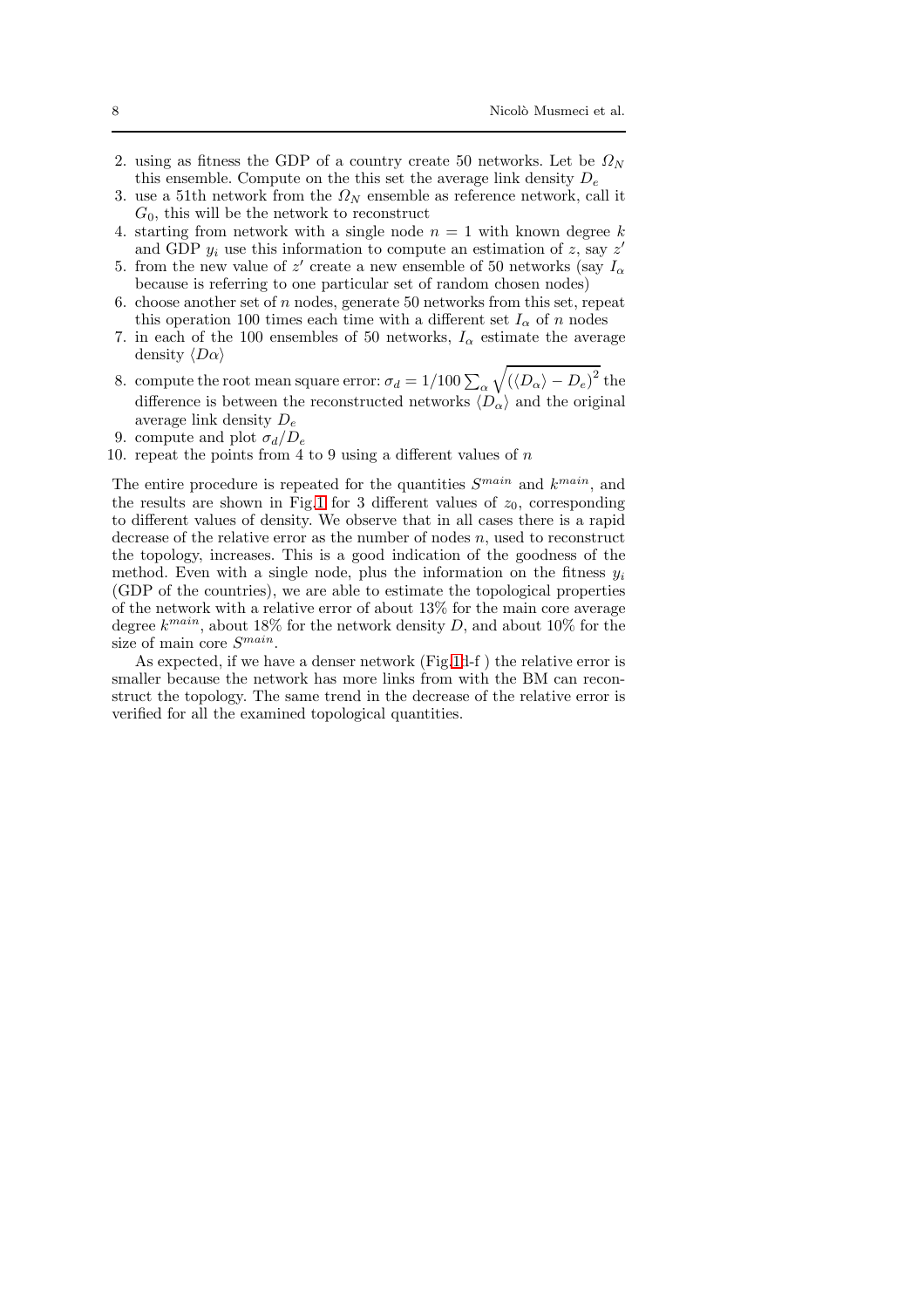<span id="page-8-1"></span>

Fig. 1: The pictures from top left represent respectively: a) using three values of  $z_0$  related to three different link average densities  $\langle D \rangle$  (estimated numerically) compute the relative error  $\sigma_k^{main}/\bar{k}_e^{main}$  for the three cases b) same as (a) but for the relative error of the S-main core size, c) same as in (a) but for the density of the links D. In all the 3 plots it is evident how the quality of the reconstruction increases with the number of nodes used to generate the network ensemble.

#### <span id="page-8-0"></span>5 Test of BM: World Trade Web

We now test the empirical network of the WTW for the same topological properties of the previous case. The main difference is that now instead of using a reference network generated with the fitness model and an average measure of this network class (generated in the ensemble  $\Omega_N$ ), the reference is now the empirical WTW network. We perform the test with the following similar procedure:

- 1. compute the variable  $z_0$  from the WTW using the GDP of the countries and all the links of the original network
- 2. from the WTW network compute the density  $D_{WTW}$  of the links
- 3. starting from a network with a single node  $n = 1$  with known degree k and GDP  $y_i$  use this information to compute an estimation of z, say z'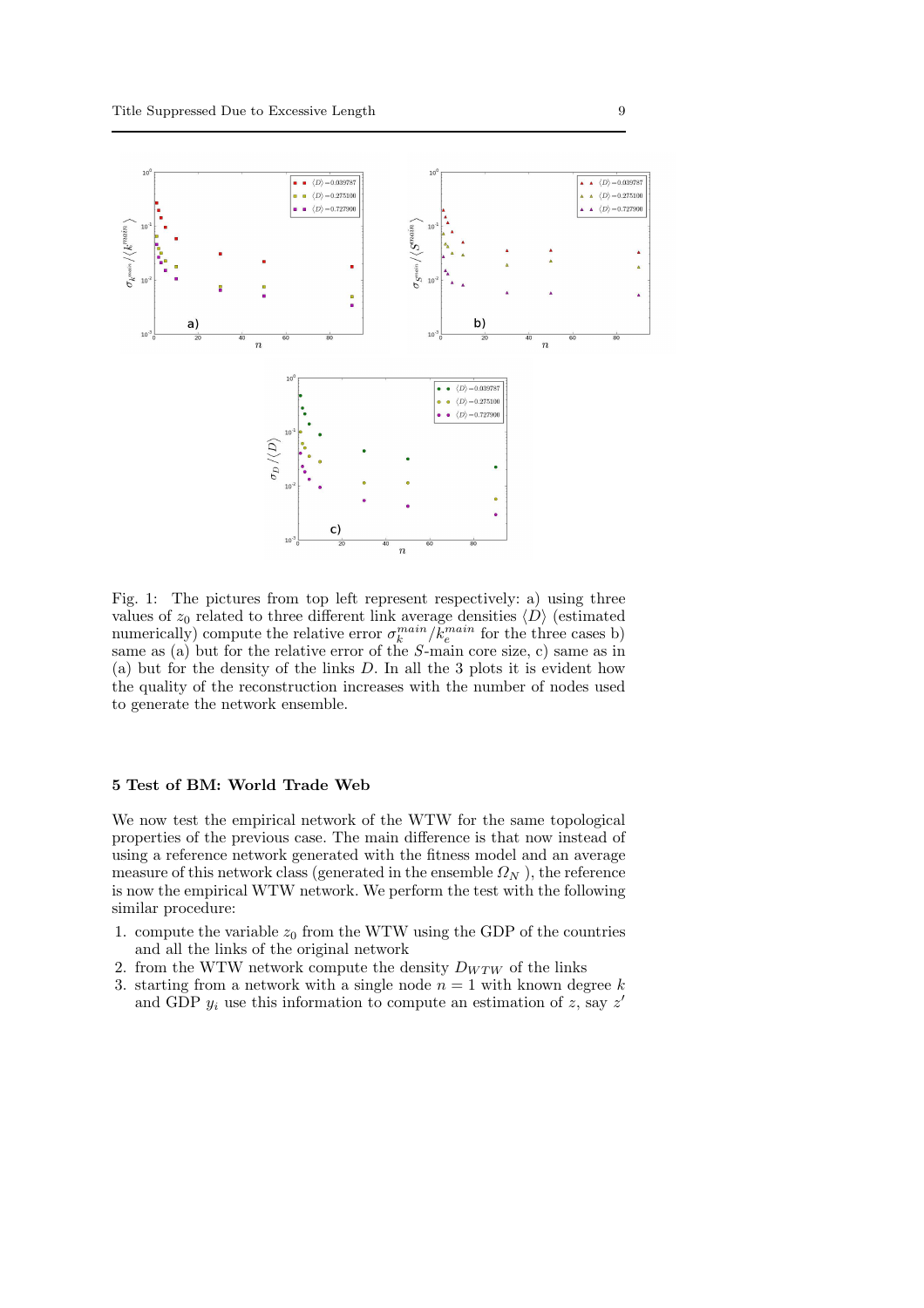- 4. from the new value of  $z'$  create a new ensemble of 50 networks (say  $I_{\alpha}$ because is referring to one particular set of random chosen nodes)
- 5. choose another set of  $n$  nodes, generate 50 networks from this set, repeat this operation 100 times each time with a different set  $I_{\alpha}$  of n nodes 6. in each of the 100 ensembles of 50 networks,  $I_{\alpha}$  estimate the average
- density  $\langle D\alpha \rangle$
- 7. compute the root mean square error:  $\sigma_d = 1/100 \sum_{\alpha} \sqrt{(\langle D_{\alpha} \rangle D_{WTW})^2}$ the difference is between the reconstructed networks  $\langle D_{\alpha} \rangle$  and the original WTW link density  $D_{WTW}$
- 8. compute and plot  $\sigma_d/D_{WTW}$
- 9. repeat the points from 4 to 9 using a different value of  $n$

the same test is carried out for the other quantities  $k^{main}$  and  $S^{main}$ . We expect to see more error than the previous case. We plot the quantity

## <span id="page-9-0"></span>6 Test of BM: DebtRank a measure of systemic risk

With the WTW network we can use a novel measure of systemic risk: the DebtRank [\[2\]](#page-16-3) that represents the expected distress of the nodes in case of financial events. In the WTW case a financial event can be, for instance, the default of a country and the subsequent impossibility to pay the traded goods: this shock generate a distress propagation in the network causing losses to the other countries. The DR captures the impact  $I_i$  of the shock to each node i.

We compute the DebtRank DR of a single node (due to a shock hitting a single node at a time), and the group debtrank GDR of the ensemble (due to an initial shock hitting all the nodes simultaneously) using an algorithm described in the Methods section of [\[2\]](#page-16-3) that consists in computing a feedback centrality from the matrix of the weights, given an initial shock  $\psi$  (to one or more nodes) that is carried out by a variable  $h_i$  impact specific to the method. During the calculation of this feedback centrality we use several values of the impact rescaling factor  $0 < \alpha < 1$  to propagate the shocks in the network.

To compute the DR of each node we use the procedure:

- 1. choose an impact rescaling factor  $\alpha$ , the greater is this factor the greater will be reverberation effect on the network
- 2. assign an initial shock  $0 < \psi < 1$  to a node i
- 3. run the DR algorithm (as described in the Methods section of [\[2\]](#page-16-3))
- 4. save the values of the impact at the end and the beginning of the simulation: the DR of the node  $i$  will be the difference in the impact on all nodes after the propagation of the distress
- 5. repeat for a different node
- 1. impact rescaling factor  $\alpha$
- 2. assign an initial shock  $0 < \psi < 1$  to all nodes
- 3. run the DR algorithm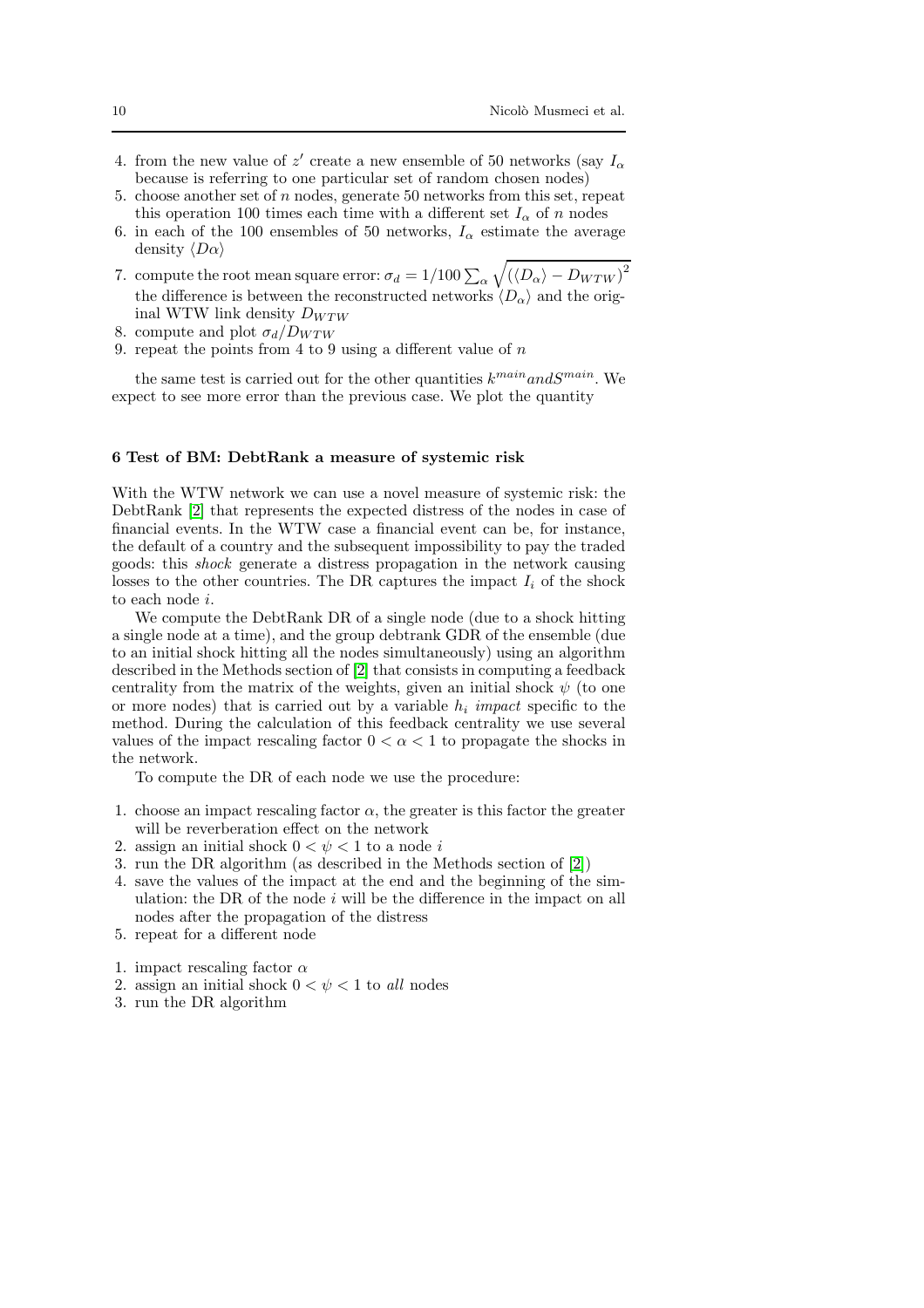

Fig. 2: The pictures from top left represent respectively: a) the relative error in the estimation of average degree of the main core  $\sigma_k^{main}/k_{WTW}^{main}$ computed with real WTW network following the procedure described in the previous paragraph b) same as in (a) but for the relative error in the size of main core c) same as in (a) but for the density of the links D. In all the 3 plots it is evident how the goodness of the reconstruction of the WTW network increases with the number of nodes used to generate the network ensemble.

4. save the values of the impact at the end and the beginning of the simulation. The GDR will be the difference in the impact on all nodes after the propagation of the distress:  $GDR = \sum_j h_j(T)v_j - \sum_j h_j(1)v_j$ , where  $h_i$ is the impact on each node,  $T$  indicates the end of the simulation (when the distress propagates to the entire network).

Our goal is to test how well the GDR is computed with the network bootstrap. We make several tests for different values of initial impact  $\psi$ and impact rescaling factor  $\alpha$ . The DebtRank is strongly dependent by the weights (value of the elements of the adjacency matrix) that are instead unknown during the simulations. In fact the fitness model reconstructs the degree sequence, not the weight of the nodes we then use a value for each link with two rules: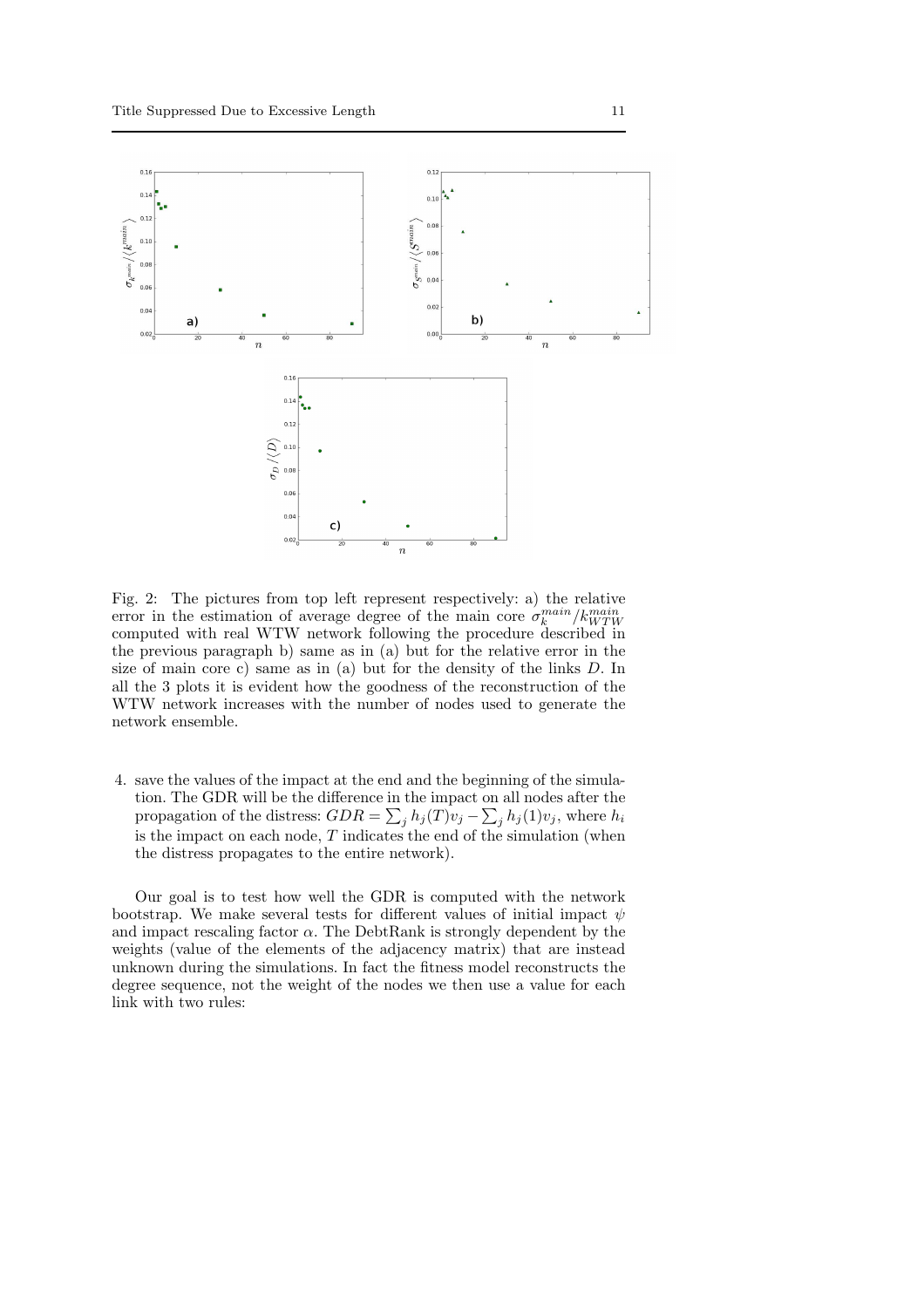- Compute the average weight averaging the elements of the  $W_{ij}$  matrix associated to the  $n < N$  nodes. Use this value as *homogeneous* weight for all nodes
- Assign to each node an weight similarly to a gravity model (see [\[8\]](#page-16-16)) where the link  $l_{ij}$  has a weight proportional to the product of the GDPs  $GDP_i \cdot GDP_j$

We want to consider the impact in case a country defaults (it is not paying) while the actual adjacency matrix represents the economic value of the goods (the links are in the opposite direction). For this reason we transpose the WTW matrix and follow this procedure and we normalize imposing a row stochastic condition  $\sum_j w_{ij} = 1$ . The procedure for computing the GDR is the following (results on Fig. [3\)](#page-12-0)

- 1. Compute the reference Group Debt Rank on the original WTW network with an initial shock  $\phi = 0.1$  keep this value as reference (green dashed line in the plots)
- 2. Create a new network with the same topology of the WTW but with the weights replaced by the average weight of the WTW links (this value will be used in the simulation for all links)
- 3. Compute the GDR on a network with the same topology of the WTW and weight imposed homogeneous. Our goal is to study how close to this value (blue dashed line in the plot), using homogeneous values for the weights, the bootstrap method can go
- 4. Bootstrap the networks with networks of size  $n < N$  using homogeneous weights (computed as average of the weights of the only nodes that we start from in the simulation), compute the average GDR on 50 bootstrapped networks with homogeneous weights. Repeat the operation 100 times changing the starting set of nodes during the generation of the 50 networks, obtaining for each  $n$  an average value with error (blue dots).
- 5. In the non homogeneous case (green dots) bootstrap the networks using weights according to a gravity model, where the weight of the link is the product of the GDPs of each node. To add an error, a "perturbation", on a such network we estimate empirically from the plot of  $W_{ij}$  vs  $GDP_i \cdot GDP_j$  the average variation of the weight  $W_{ij}$  in function of the GDPs product. We then alter the corresponding adjacency matrix  $W'_{ij}$ imposing, for each weight, a random normal error:  $w'_{ij} = w_{ij} + \sigma N(0, 1)$ where  $\sigma$  is a standard deviation computed on  $w_{ij}$  for the corresponding fixed value of  $GDP_i \cdot GDP_j$ . The new perturbed weight matrix is then transformed to maintain the row stochasticity.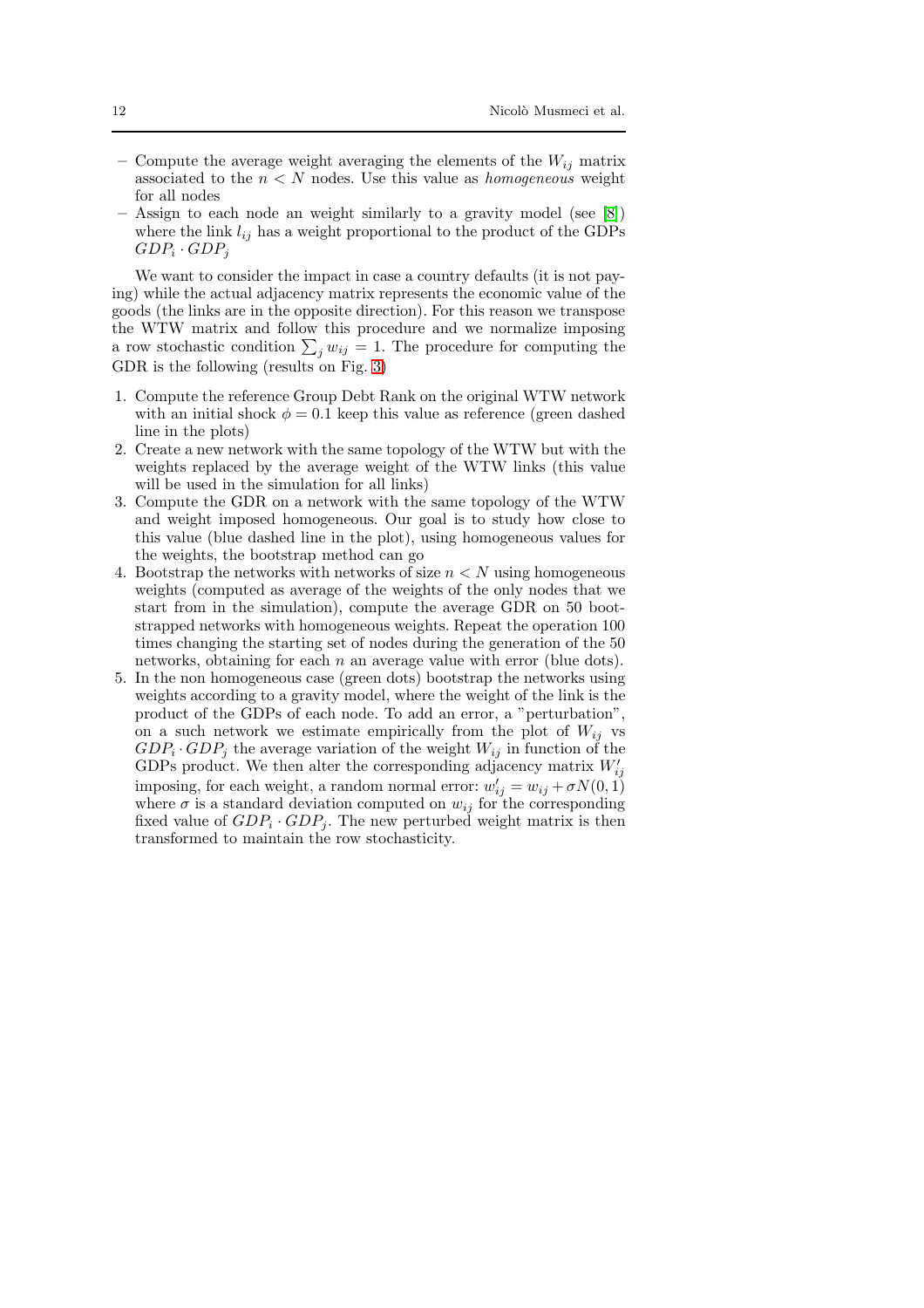<span id="page-12-0"></span>

Fig. 3: The pictures from top left represent respectively: a) using the impact rescaling factor  $\alpha = 0.1$ , compute the Group Debt Rank on the original WTW network with empirical weights (green dashed line), the average Group Debt Rank on the 100 bootstrapped networks with weights obtained using gravity model (green dots) and respective errors, the Group Debt Rank on the original WTW network with homogeneous weights (blue dashed line), and finally the average Group Debt Rank on the 100 bootstrapped networks with homogeneous weights (blue dots) and respective errors. b) same as in (a) but for  $\alpha = 0.3$ , c) same as in (a) but for  $\alpha = 0.5$ , d)same as in (a) but for  $\alpha = 0.7$ , e) same as in (a) but for  $\alpha = 0.9$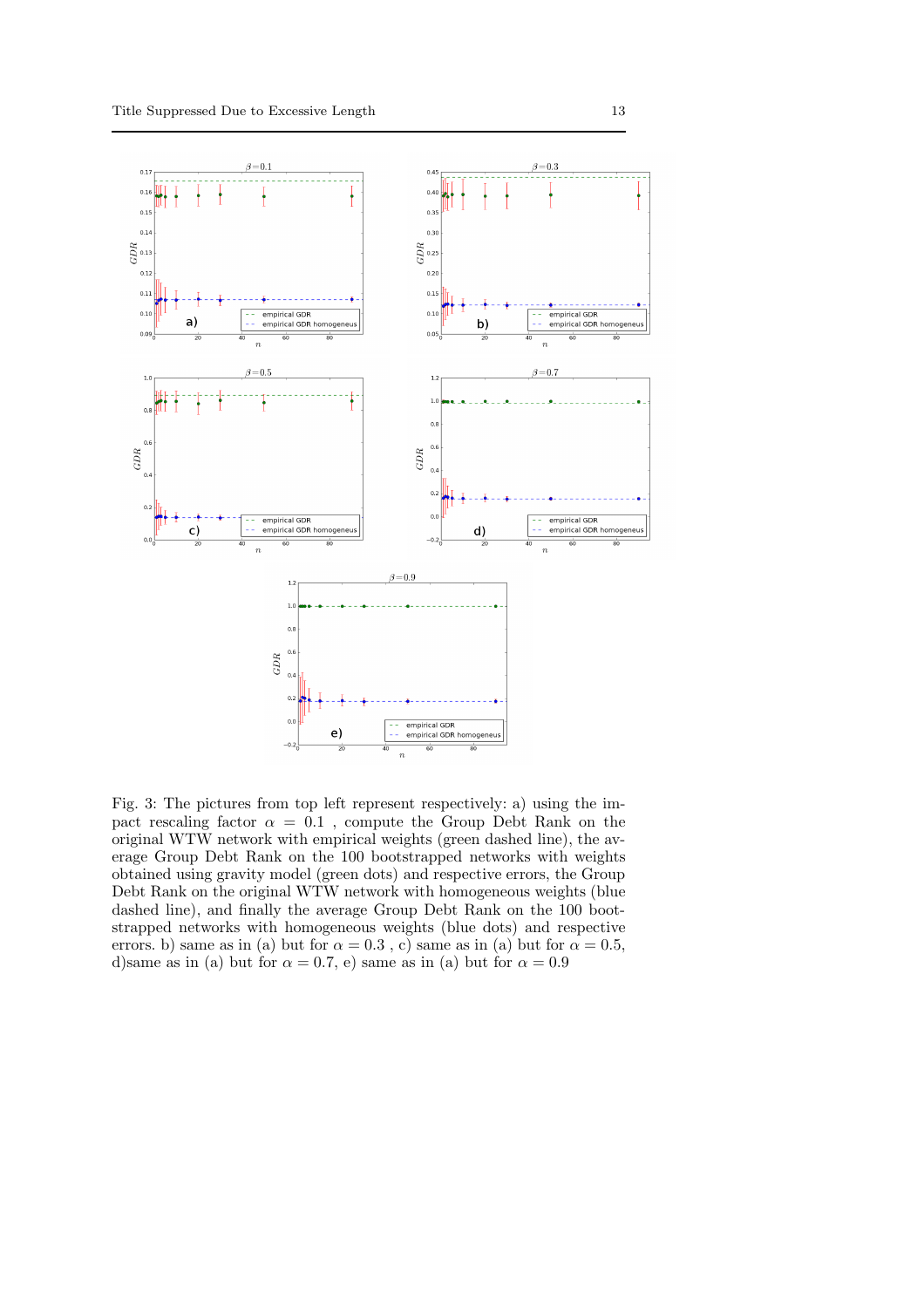In Fig. [3](#page-12-0) we plot the GDR for various  $\alpha$  values, ranging from 0.1 to 0.9, in all cases the initial shock is  $\psi = 0.1$ , 10% of the value of the trade of every country. From the pictures we can draw the following conclusions:

- There is a significant difference when using homogeneous weights or heterogeneous weights. Using a constant value for the weight of each link lead to underestimating the value of systemic risk as measured by DebtRank
- The reconstruction of the DebtRank values is already good for small subsets of nodes in the network.
- Using a gravity model (even if simplified) improves the estimate of the GDR of the WTW network
- The gap between the homogeneous GDR and the empirical one increases for larger values of the impact rescaling factor  $\alpha$ . This can be interpreted as follows: when the network effects are important the use of homogeneous weights in the dynamics leads to a larger error. Conversely when the network effects (reverberation) are less important the homogeneous weights are not so far from the true value of the GDR.

From this analysis we can conclude that the BM is good in reconstructing a non topological property such as the DebtRank but to achieve this goal one has to chose careful the weights of links because the use of an average value leads to inaccurate estimates, especially if the network effects are relevant.

The impact of the single countries (DR) on the WTW network is shown in Tab. [1](#page-14-0) where the impact rescaling factor  $\alpha = 0.5$  and the initial shock  $\psi =$ 0.1. As expected the biggest is the GDP the biggest is the corresponding DebtRank but with some variation due to network effects. Consider for instance a country like Canada, a big exporter of oil and minerals, its impact on the WTW will be larger than Germany that is a strong exporter of final goods. This analysis shows as the DebtRank measure is important to assess the distress (losses) propagation giving results that are not trivially expressed by the size of the countries.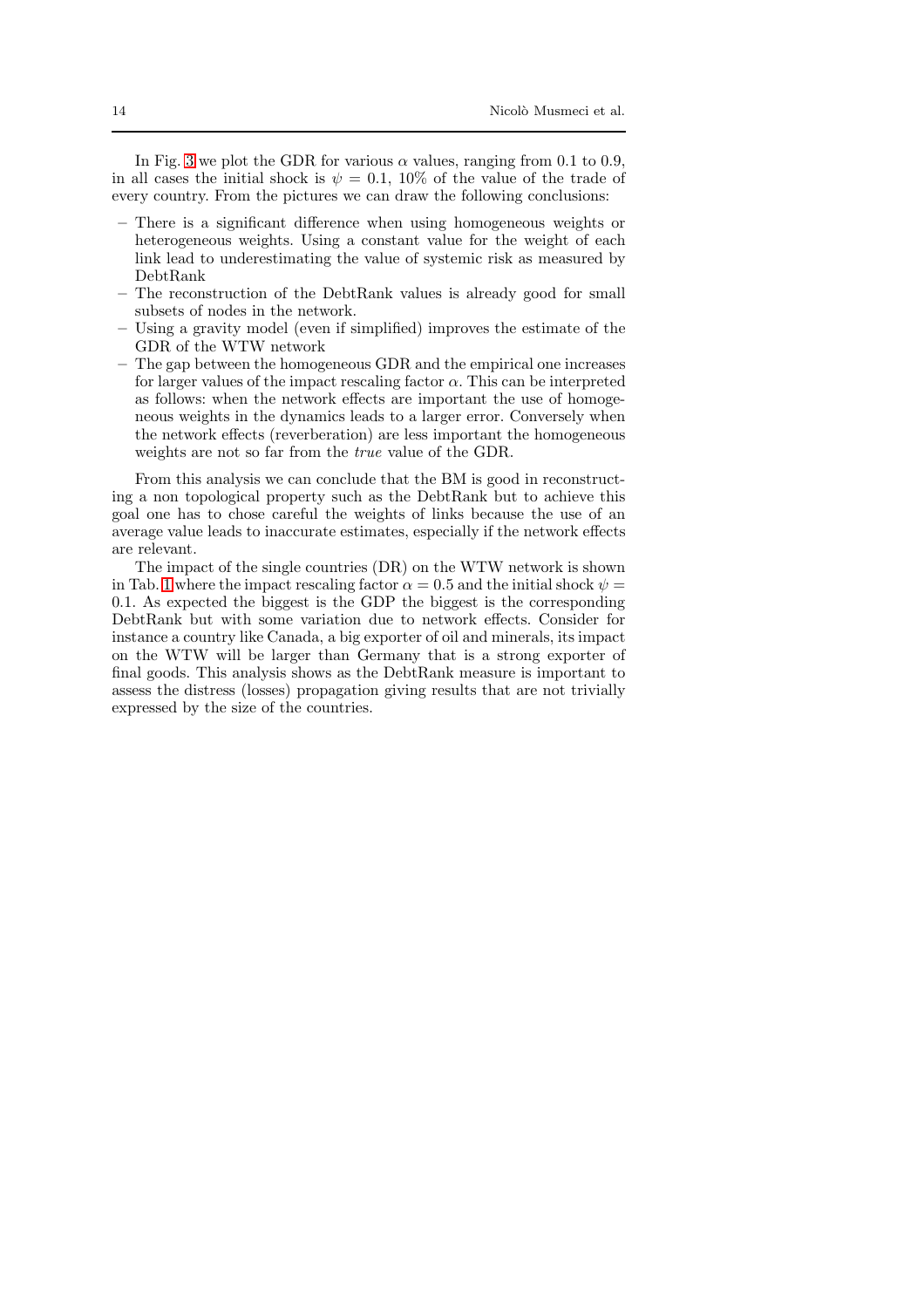<span id="page-14-0"></span>

| $\overline{\text{Country}}$ | DebtRank | GDP rank $(2000)$ |
|-----------------------------|----------|-------------------|
| USA                         | 0.48     | 1                 |
| <b>JPN</b>                  | 0.32     | $\overline{2}$    |
| CAN                         | 0.26     | 8                 |
| <b>CHN</b>                  | 0.23     | 6                 |
| DEU                         | 0.23     | 3                 |
| MEX                         | 0.18     | 10                |
| GBR                         | 0.17     | 4                 |
| FRA                         | 0.16     | 5                 |
| <b>TTA</b>                  | 0.12     | 7                 |
| NLD                         | 0.10     | 15                |
| KOR                         | 0.09     | 12                |
| TWN                         | 0.09     | 16                |
| BEL                         | 0.08     | 20                |
| ESP                         | 0.08     | 11                |
| SGP                         | 0.07     | 39                |
| MYS                         | 0.05     | 40                |
| <b>CHE</b>                  | 0.05     | 18                |
| BRA                         | 0.05     | 9                 |
| IRL                         | 0.04     | 38                |
| AUS                         | 0.04     | 14                |

Table 1: Table showing the DebtRank and the GDP rank (year 2000) for the 20 biggest countries in the WTW network. Notice that DebtRank is only in part respecting the same ranking given by the GDP of countries. Depending on the size of the export each country can be more or less affected by a shock on the default of the others countries. The values are computed using impact rescaling factor  $\alpha = 0.5$  and  $\psi = 0.1$ , this numbers can interpreted in the following way: if the US will not pay the 10% of their obligations to the rest of the world, the size of the trade is so big to cause a total loss of 48% of the total WTW volumes. The amplification effect due to the network structure appears evident with a tool like DebtRank.

# 7 Conclusions

In this paper we have proposed a new method to reconstruct the topology of a network using only partial information from its connections and an auxiliary non-topological property: the fitness associated to each node. This method is particularly useful to overcome the lack of topological information for several financial networks whose systemic risk must be measured. Our approach allows to reconstruct the network using the topological information from one fraction of the nodes (i.e. their links) and a non topological property of each node derived from a fitness model.

We tested the network Bootstrap Method (BM) on the World Trade Web network, where we can use an accurate fitness model to describe its topology starting from the a non topological property (the GDP of the countries). We studied how well are reconstructed the following topological properties: the average density, the size, and the average degree of the main core. All these measures are related to systemic risk for financial networks as briefly presented in the introduction of this paper.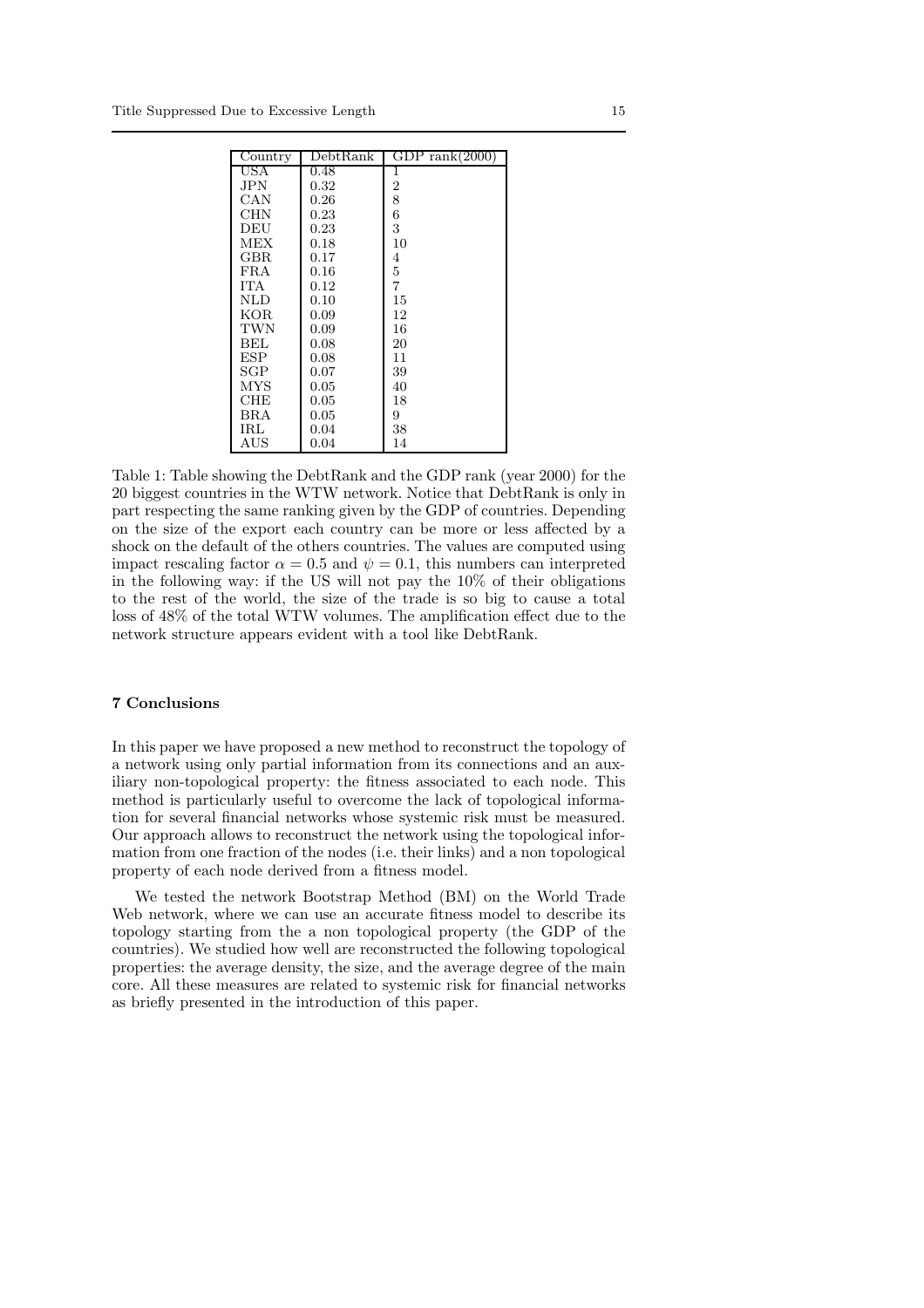We found that the density of the links, the size of the main core, the average degree of the main core are reconstructed with an error varying from  $1\%$  to  $10\%$ , depending from the property examined, using with  $5\%$ of the nodes (10 over the 185 nodes of the WTW network). An interesting finding is that the denser is a network the better is the reconstruction. The goodness of the reconstruction increases with the number of the nodes used as initial information and it is strongly dependent by the accuracy of the fitness model (that for the WTW is an accurate model describing how the links form across countries depending on their GDP and geographical distance).

The BM method was checked with another non topological property: the DebtRank a novel measure of systemic risk. We discovered that the method was really effective in evaluating this property also with a small number of starting nodes. We carried out a test using link weights derived from the gravity model of the WTW (the weight of a link is proportional to the product of the GDPs of each node) or using homogeneous (averaged) weights.

In the case of homogeneous weights the BM estimates a value of Group Debt Rank (a measure of the DebtRank in a set of nodes) that is lower than the real one. This means that when the network is simulated using an average value for the weight there is a systematic bias in the evaluation of Systemic Risk measures such as the DebtRank. Conversely, in the case of non homogeneous weights, imposing more realistic values from the WTW fitness (gravity) model we obtain a more accurate estimation of the Group Debt Rank. This result stresses the importance, in the study of network systemic risk, to use a correct estimation of the weights and of the topological properties. Finally we notice that the bigger is the impact factor  $\alpha$  in rescaling the nodes the greater is the distress propagation in the network captured by the Group Debt Rank.

We highlight that, for systemic risk, the network effects are responsible of an amplification of the distress. In fact the losses in the system due to a node failure (a default or a partial impossibility to pay) are bigger than the size of a country in terms of its ratio of GPD over the total market. In the paper we showed that countries that are not so big for GDP can have a significant impact on the WTW network depending on the size of their connections with others.

For what concerns possible future development, our work opens several challenges. To start with, we plan to test BM on other socio-economical networks, mainly financial ones. As written above, BM precision depends on how well fitness model describes real network. With WTW the fitness model works surprisingly well and it reproduces topological properties of any order [\[18\]](#page-16-17). We therefore need to test BM in more general cases, for example with networks where fitness model is less accurate and reproduces just some property.

Acknowledgements We thank support from FET Open project FOC (255987) and Italian PNR project CRISIS-Lab